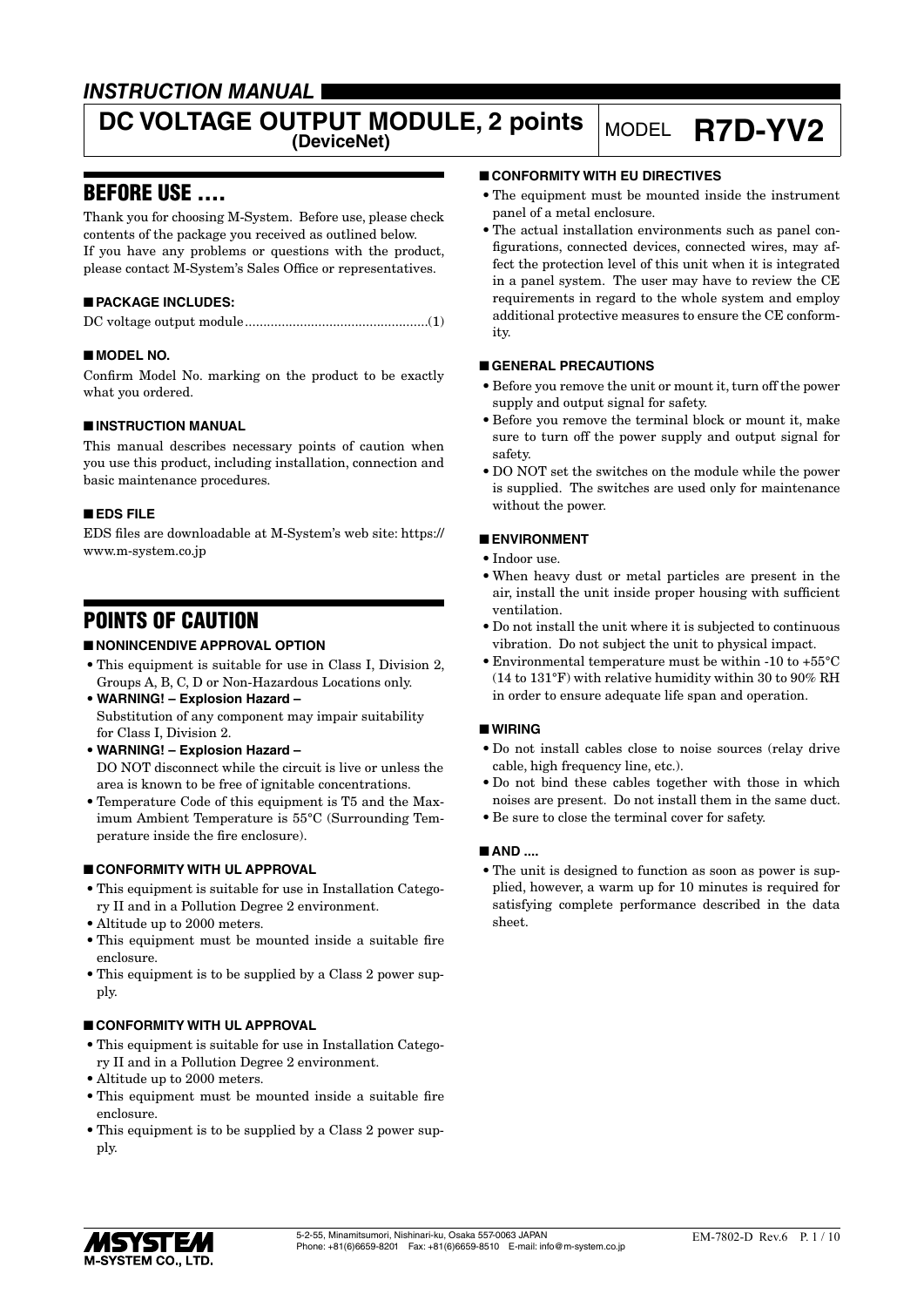# COMPONENT IDENTIFICATION



- (A) Status Indicator LED
- (B) Node Address Setting Rotary SW
- (C) Baud Rate Setting Rotary SW
- (D) Operating Mode Setting DIP SW (SW1)
- PC Configurator Jack
- (F) DeviceNet, Power Supply Terminals (G) Output Terminals

#### ■ **STATUS INDICATOR LED**

| ID        | <b>STATE</b>          | TO INDICATE                                              |
|-----------|-----------------------|----------------------------------------------------------|
| MS        | Green                 | Operating in a normal condition                          |
|           | <b>Blinking Green</b> | Standby (needs commissioning)                            |
|           | Red                   | Critical failure                                         |
|           | <b>Blinking Red</b>   | Minor failure                                            |
|           | OFF                   | No power supplied                                        |
| <b>NS</b> | Green                 | Link on-line and connections in the<br>established state |
|           | Blinking Green        | Link on-line but no connections in                       |
|           |                       | the established state                                    |
|           | Red                   | Critical link failure                                    |
|           | <b>Blinking Red</b>   | Minor link failure                                       |
|           | OFF                   | No power supplied                                        |

#### ■ **NODE ADDRESS**

Node Address is selected between 1 and 63 in decimal. The left switch determines the tenth place digit, while the right switch does the ones place digit of the address.



#### ■ **BAUD RATE**

Baud Rate is selected with the rotary switch.



The R7D communicates in the baud rate setting detected at the startup with the switch set to the positions  $0(125 \text{ kbps})$ , 1 (250 kbps) or 2 (500 kbps).

For the settings 3 through 9, it analyzes the PLC' s network to determine the baud rate on the network.

### ■ **OPERATING MODE**

(\*) Factory setting

#### **• Extension: SW1-1, 1-2**

| SW1-1 |     | SW1-2 EXTENSION                      |
|-------|-----|--------------------------------------|
| OFF   | OFF | $\mathsf{No}\xspace$ extension $(*)$ |
| ON    | OFF | Discrete input, 8 or 16 points       |
| OFF   | ON  | Discrete output, 8 or 16 points      |

#### **• Output at the Loss of Communication: SW1-4**

| SW1-4 | OUTPUT AT THE LOSS OF COMMUNICATION                                                                                            |
|-------|--------------------------------------------------------------------------------------------------------------------------------|
| OFF   | Reset the output (to $-15\%$ or approx. $-11.5V$ DC)                                                                           |
| 0N    | $\left  \begin{array}{c} \text{Hold the output (*)} \\ \text{(maintains the last data received normally)} \end{array} \right $ |

#### **• Output Range: SW1-5, 1-6, 1-7, 1-8**

| SW1-5 | SW1-6     | <b>SW1-7</b> | <b>SW1-8</b> | <b>OUTPUT RANGE</b>     |
|-------|-----------|--------------|--------------|-------------------------|
| OFF   | OFF       | OFF          | <b>OFF</b>   | $-10 - +10V$ DC $(*)$   |
| ON    | OFF       | OFF          | OFF          | $-5 - +5V$ DC           |
| OFF   | <b>ON</b> | OFF          | OFF          | $-1 - +1V$ DC           |
| ON    | OΝ        | OFF          | OFF          | $0 - 10V$ DC            |
| OFF   | OFF       | ON           | OFF          | $0 - 5V$ DC             |
| ON    | OFF       | ON           | OFF          | $1 - 5V$ DC             |
| OFF   | ON        | ON           | OFF          | $0 - 1V$ DC             |
| ON    | <b>ON</b> | ΟN           | OFF          | $-0.5 - +0.5V$ DC       |
| 0N    | <b>ON</b> | ΟN           | 0N           | PC Configurator setting |
|       |           |              |              |                         |

Note: Be sure to set unused SW1-3 to OFF

#### ■ **DeviceNet TERMINAL ASSIGNMENT**

|  | 12   13 | $\mathbf{I}$<br>4 | l I 5 |  |
|--|---------|-------------------|-------|--|
|  |         |                   |       |  |

| NO. | ID    | <b>FUNCTION, NOTES</b>   |
|-----|-------|--------------------------|
|     | V+    | Network power supply +   |
| 2   | CAN H | Network data High        |
| З   | Drain | Shield                   |
|     | CAN L | Network data Low         |
| 5   |       | Network power supply $-$ |

#### ■ **OUTPUT TERMINAL ASSIGNMENT**

|    | 6 |     |                 | 8                                       | 9               | 10  |  |
|----|---|-----|-----------------|-----------------------------------------|-----------------|-----|--|
|    |   | NC. | VH <sub>0</sub> | VL <sub>0</sub>                         | VH <sub>1</sub> | VI1 |  |
|    |   |     |                 |                                         |                 |     |  |
| ΝC |   |     |                 | $ $ COM0 $ $ COM0 $ $ COM1 $ $ COM1 $ $ |                 |     |  |

| NO.            | ID               | <b>FUNCTION</b> | NO. | ID              | <b>FUNCTION</b>     |
|----------------|------------------|-----------------|-----|-----------------|---------------------|
| 1              | NC               | No connection   | 6   | NC              | No connection       |
| $\overline{2}$ |                  | $COM0$ Common 0 |     | VH <sub>0</sub> | Wide span volt. 0   |
| 3              |                  | COM0 Common 0   | 8   | $_{\rm VLO}$    | Narrow span volt. 0 |
| 4              | COM1             | Common 1        | 9   | VH1             | Wide span volt. 1   |
|                | COM <sub>1</sub> | Common 1        | 10  | VL1             | Narrow span volt. 1 |

#### ■ **OUTPUT RANGE**

- **Wide span**:  $-10 +10V$  DC,  $-5 +5V$  DC,  $0 10V$  DC, 0 – 5V DC, 1 – 5V DC
- **Narrow span**:  $-1 +1V$  DC,  $0 1V$  DC,  $-0.5 +0.5V$  DC

#### ■ **EXTENSION MODULE**

Combinations with all extension modules are selectable.

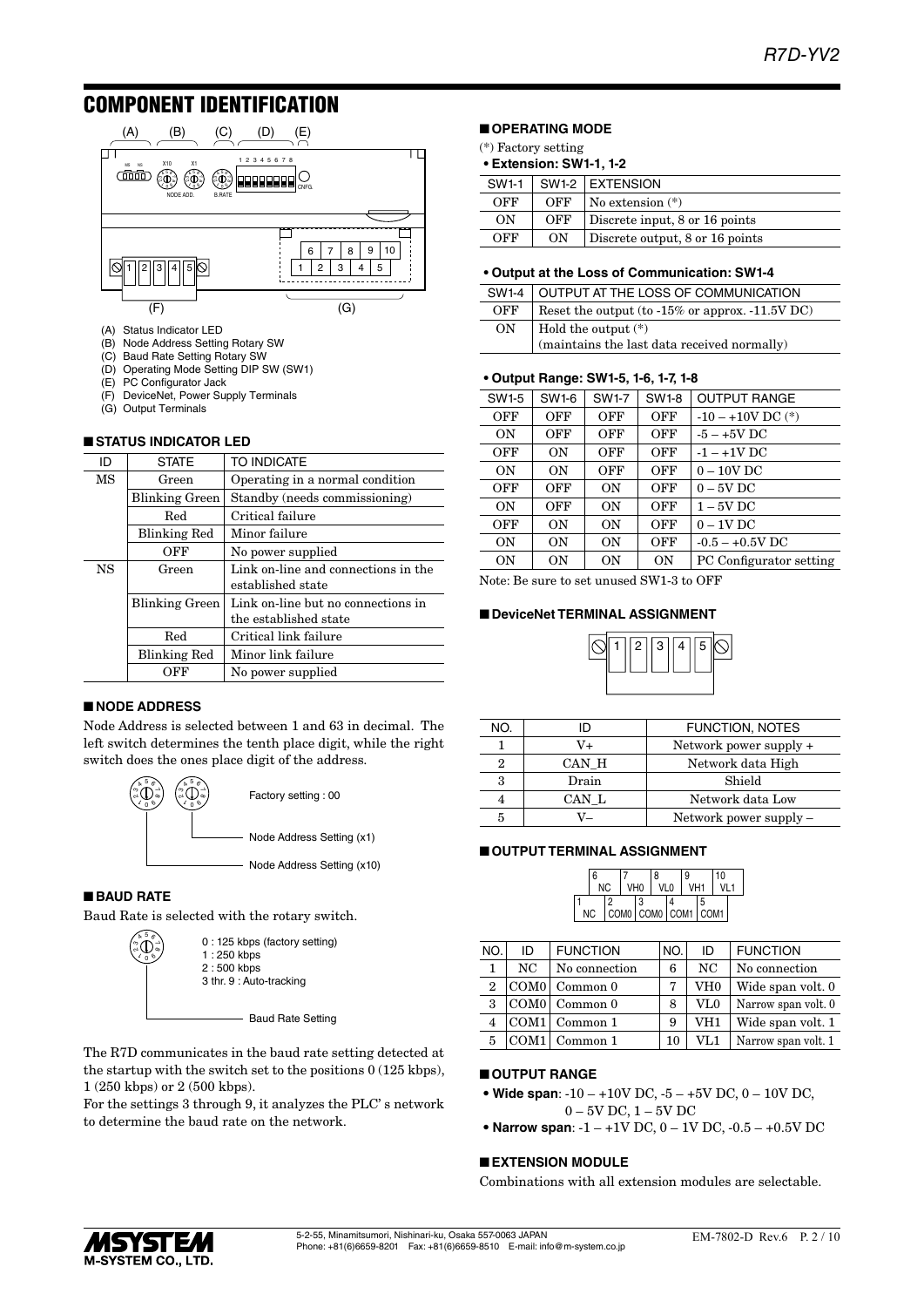# PC CONFIGURATOR

The following parameter items can be set with using PC Configurator Software (model: R7CON). Refer to the users manual for the R7CON for detailed operation of the software program.

### ■ **INTERFACE SETTING**

| PARAMETER             | SETTING RANGE                                   | DEFAULT SETTING |
|-----------------------|-------------------------------------------------|-----------------|
| Communication Timeout | $0.0 - 3276.7$ (sec.)                           | $1.0$ (sec.)    |
| Status Data           | ON: Disable                                     | OFF: Enable     |
|                       | OFF: Enable                                     |                 |
| Serial ID             | English one-byte characters within 8 characters |                 |

#### ■ **CHANNEL INDIVIDUAL SETTING**

| <b>PARAMETER</b> | <b>SETTING RANGE</b>                    | DEFAULT SETTING     |
|------------------|-----------------------------------------|---------------------|
| Output Range     | $-10$ to $+10$ V DC                     | $-10$ to $+10$ V DC |
|                  | -5 to +5 V DC                           |                     |
|                  | $-1$ to $+1$ V DC                       |                     |
|                  | $0 \text{ to } 10 \text{ V} \text{ DC}$ |                     |
|                  | $0$ to $5$ V DC                         |                     |
|                  | 1 to 5 V DC                             |                     |
|                  | $0$ to $1 \text{ V}$ DC                 |                     |
|                  | $-0.5$ to $+0.5$ V DC                   |                     |
| Zero scale       | $-32000$ to $+32000$                    | $\theta$            |
| Full scale       | $-32000$ to $+32000$                    | 10000               |
| Bias             | $-320.00$ to $+320.00$                  | 0.00                |
| Gain             | $-3.2000$ to $+3.2000$                  | 1.0000              |

#### ■ **EXTENSION MODULE SETTING**

| <b>PARAMETER</b>  | <b>SETTING RANGE</b> | DEFAULT SETTING |
|-------------------|----------------------|-----------------|
| Output Hold/Clear | Output Hold          | Output Hold     |
|                   | Output Clear         |                 |

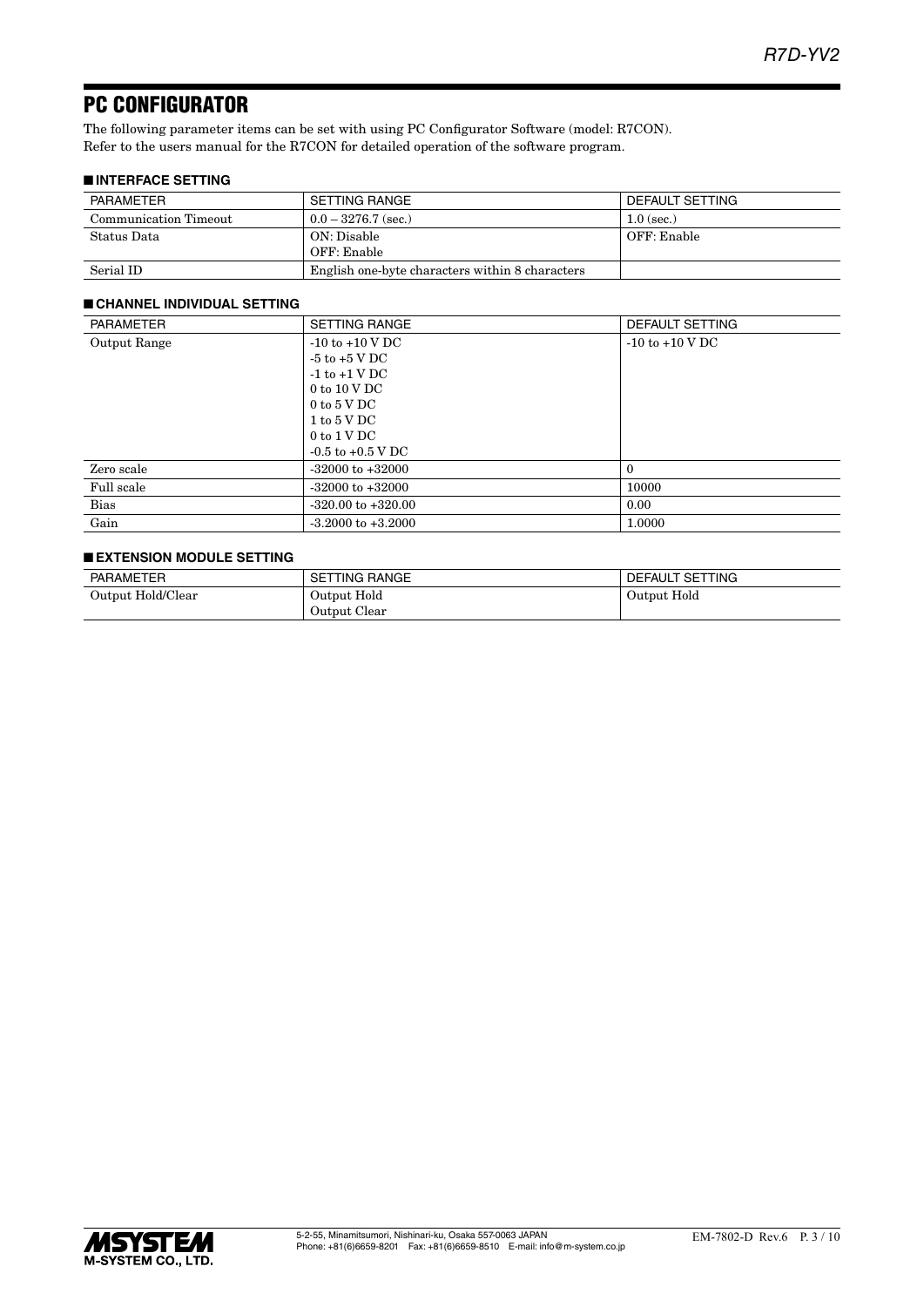# TERMINAL CONNECTIONS

Connect the unit as in the diagram below.

#### ■ **EXTERNAL DIMENSIONS unit: mm (inch)**



### ■ **CONNECTION DIAGRAM**



#### ■ Output Connection Examples



|      | VHn |                                      |
|------|-----|--------------------------------------|
| VI n |     |                                      |
| COMn |     | <b>NARROW SPAN</b><br><b>VOLTAGE</b> |
|      |     |                                      |

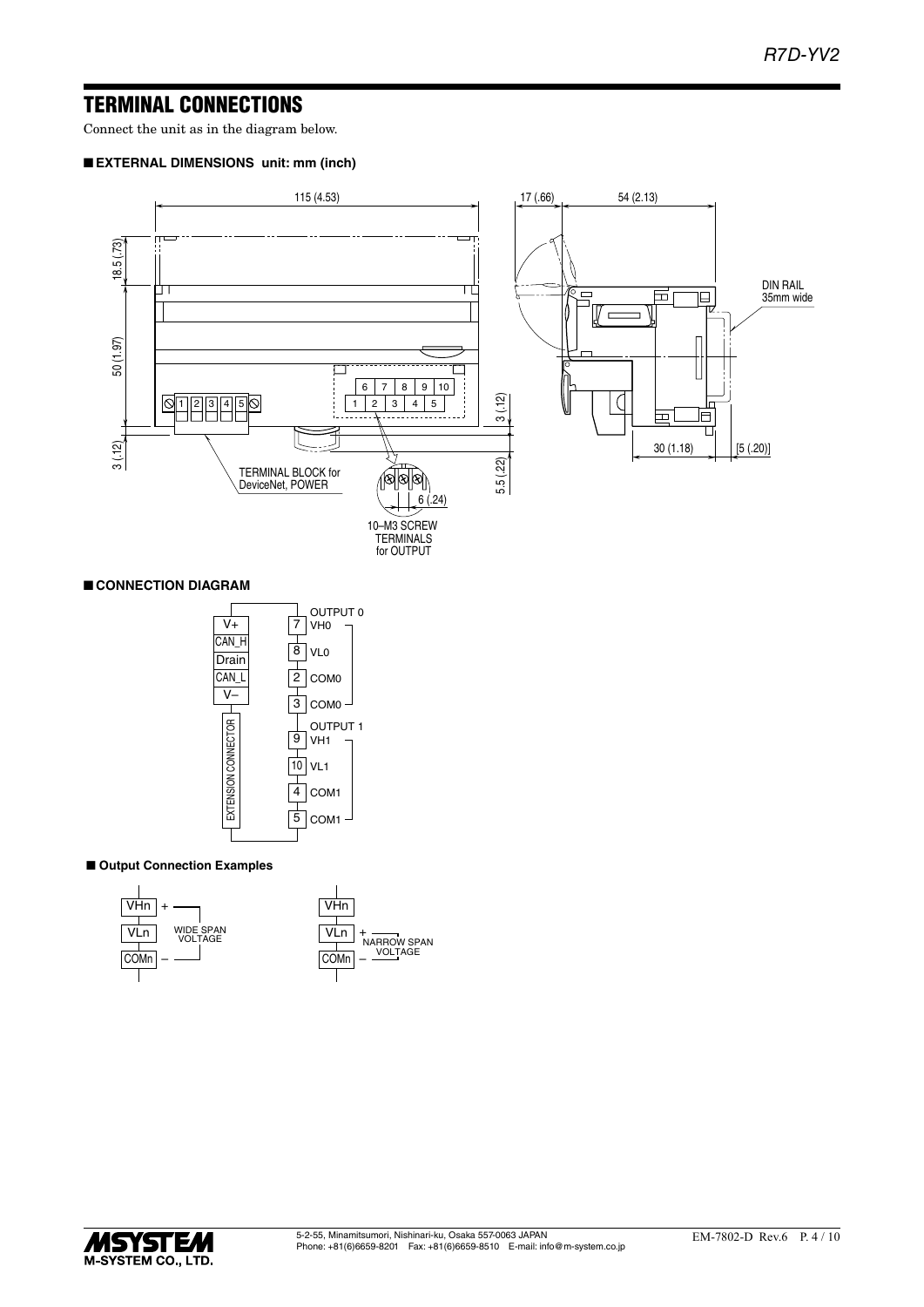# DATA ALLOCATION

'Begin' address is determined by the R7D's node address and the master setting.

#### **• Example 1. Analog Output Module + R7D-EA16, without Status**

|  |                   | Output Data | Input Data                      |                 |
|--|-------------------|-------------|---------------------------------|-----------------|
|  | Begin +0 R7D-EA16 |             | Begin +0   Analog Output Module | CH <sub>0</sub> |
|  |                   |             |                                 | CH <sub>1</sub> |
|  |                   |             |                                 |                 |

|      | Input Data              |                 |
|------|-------------------------|-----------------|
|      | +0 Analog Output Module | CH <sub>0</sub> |
| $+1$ |                         | CH <sub>1</sub> |

#### **• Example 2. Analog Output Module + R7D-EC16x, with Status**

|                 | Output Data |                  | Input Data                      |                 |
|-----------------|-------------|------------------|---------------------------------|-----------------|
| Begin +0 Status |             |                  | Begin +0   Analog Output Module | CH <sub>0</sub> |
|                 |             | $^{\mathrm{+1}}$ |                                 | CH <sub>1</sub> |
|                 |             |                  | $+2$ R7D-FC16x                  |                 |

# +1 CH1 +2  $E$ C16x Input Data

# I/O DATA DESCRIPTIONS

#### ■ **ANALOG OUTPUT**



16-bit binary data Negative values represented in 2's complements

### ■ **DISCRETE I/O**



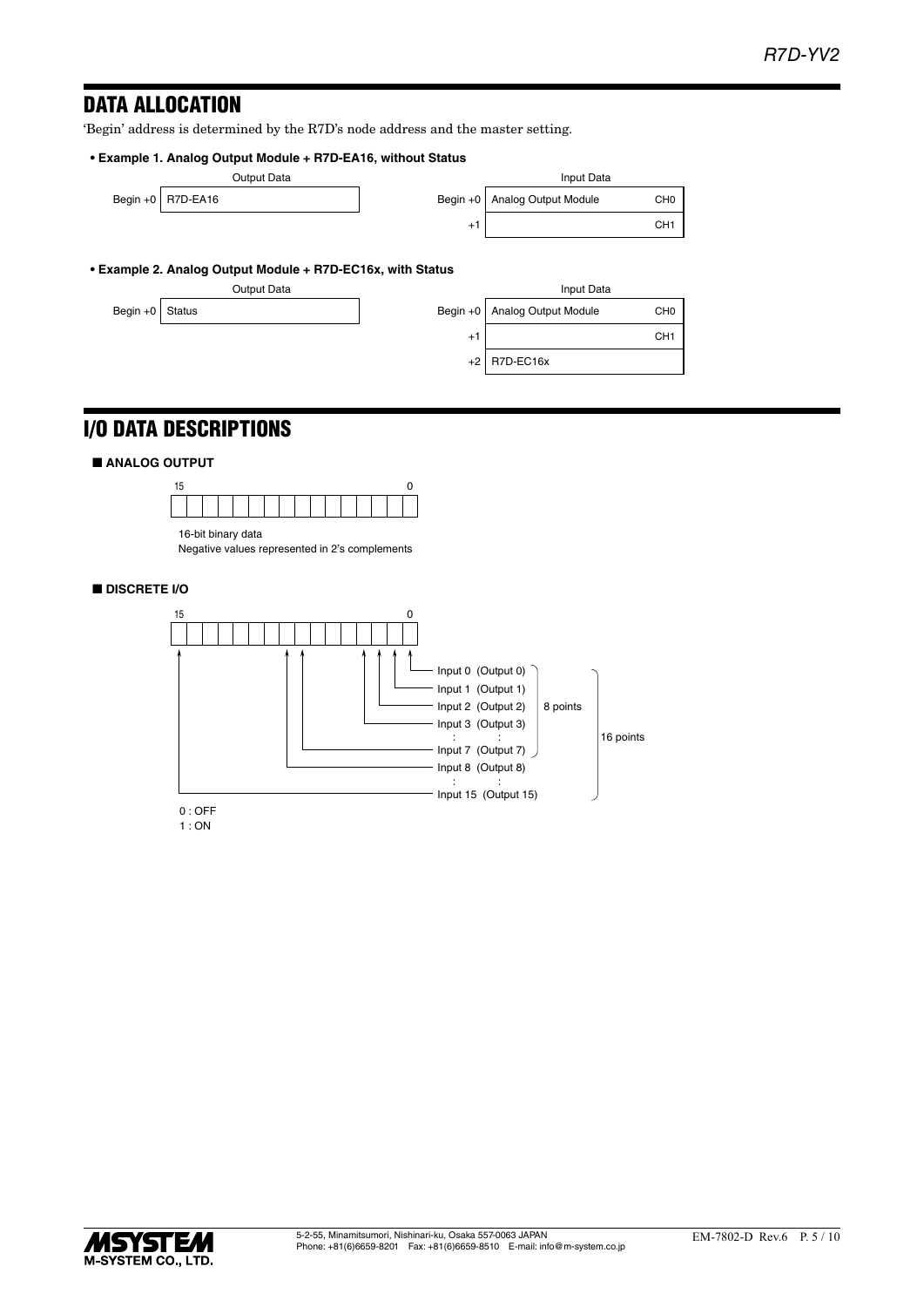### ■ **STATUS**

Bit 0 to 7: Analog output module shows '0' at the same address. Bit 8 to 10: Shows the power supply status.



0 : Normal 1 : Error

# TRANSMISSION DATA DESCRIPTIONS

### ■ **BASIC MODULE**

Transmitted data (word) depends upon the modules types.

| MODEL           |                 |
|-----------------|-----------------|
| (R7D to Master) | (Master to R7D) |
| $R7D-YY2x$      |                 |

#### ■ **EXTENSION MODULE**

Transmitted data (word) for the extension module is added.

| MODEL         | OUTPUT DATA*1   | <b>INPUT DATA*2</b> |
|---------------|-----------------|---------------------|
|               | (R7D to Master) | (Master to R7D)     |
| $R7D$ -EAx    |                 |                     |
| $R7D$ - $ECx$ |                 |                     |

#### ■ **STATUS**

Status signal can be included in the transmission data when the setting is enabled using the PC Configurator software (model: R7CON). For details, refer to "STATUS in I/O DATA DESCRIPTIONS".

| <b>STATUS</b> | OUTPUT DATA*1   | <b>INPUT DATA*2</b> |
|---------------|-----------------|---------------------|
|               | (R7D to Master) | (Master to R7D)     |
| Enabled       |                 |                     |
| Disabled      |                 |                     |

\*1. Output Data means those sent to the master.

\*2. Input Data means those received from the master.

# WIRING INSTRUCTIONS

■ **SCREW TERMINAL (Output)** Torque: 0.5 N·m

#### **• SOLDERLESS TERMINAL**

Refer to the drawing below for recommended ring tongue terminal size. Spade tongue type is also applicable. Applicable wire size:  $0.25$  to  $1.65$  mm<sup>2</sup> (AWG 22 to 16) Recommended manufacturer: Japan Solderless Terminal MFG. Co., Ltd, Nichifu Co., Ltd



#### ■ **EURO TYPE CONNECTOR TERMINAL (DeviceNet)**

Applicable wire size:  $0.2 - 2.5$  mm<sup>2</sup> Stripped length: 7 mm

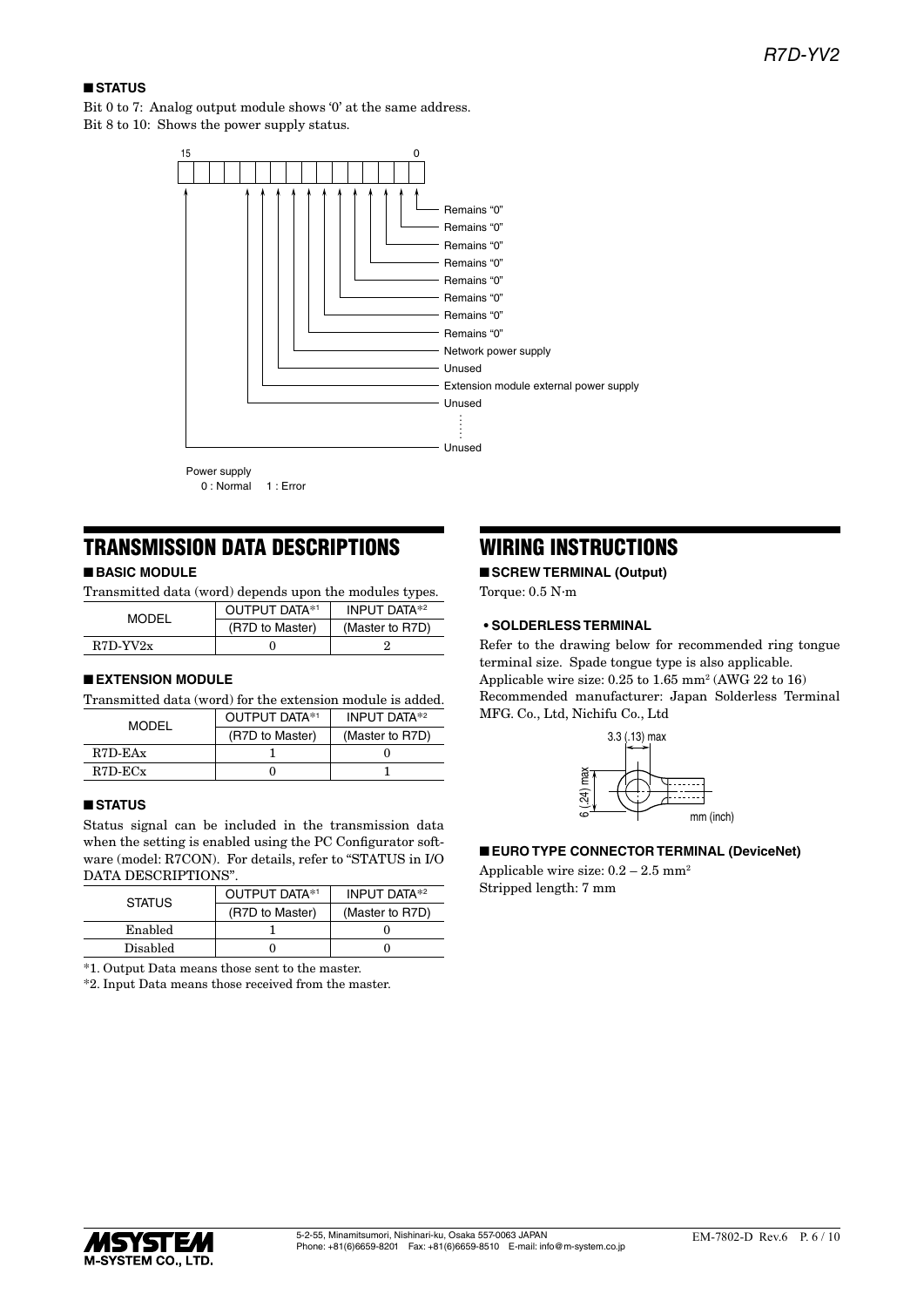# CONFORMITY WITH CE MARKING

### ■ **CE MARKING**

CE marking requires to integrate safety regulations existed in each country in EU territory and to secure smooth distribution of products of which safety is guaranteed. It is mandatory by law that products distributed and sold in EU territory to have CE mark which shows that the product conforms with the requirements of EU Directive. Each EU Directive describes the scope of apparatuses to which that EU Directive is applied. M-System's R7D must conform with EMC Directive.

Each Directive states only basic requirements. In order to mark the CE on an assembled machinery equipment, its manufacturer needs to check the overall conformity with Directives applicable to it.

#### ■ **WARNINGS AND CAUTIONS WHEN INSTALLING THE R7D**

The R7D needs to be installed in a control panel. This is effective not only to ensure general safety but also to contain noise emissions by the R7D inside the control panel. We conduct a series of testing to see that the product conforms to EMC Directive while it is installed in the control panel.

Warning and cautions when installing R7D are stated below.

- Use control panels with an internal panel plate, both made of metal, when installing the R7D.
- Make sure to adequately ground the control panel and the internal panel plate with a thick cable to maintain low impedance at high frequency.
- Use shielded cables for the signals taken out of the control panel.
- Choose a thick and short cable to ground the FG terminal of the R7D module to the internal panel plate of the control panel. Note: If electromagnetic radiation disturbance increases by grounding the FG terminal, remove the grounding.
- When painting the internal plate of the control panel, apply masking to expose metal surface to secure conductivity at the sections where the following parts are attached:
	- Bolts attaching the internal panel to the control panel
	- Ground for the FG of the R7D module
	- Earth clamp on the shielded cable
- Noise emissions inside the control panel might leak through its openings. Design them as small as possible. Recommended diameter is 10 cm or less.

#### **Supplement:**

Additional measures may be taken depending upon actual installation sites. These points of cautions are illustrated in the next page.

- Prevent noise leakage by wrapping cables using shield covers, shield tubes and flexible conduits etc. if noise leaks through the cable outlet.
- Use an electromagnetic shield gasket and block up the gap between the control panel cabinet and its cover, if noise leaks through it.
- Connecting the internal panel plate and the cover of the control panel to the main cabinet using an earth strap may be effective to strengthen the grounding.
- Electromagnetically shielded control panel cabinet is effective for shielding.

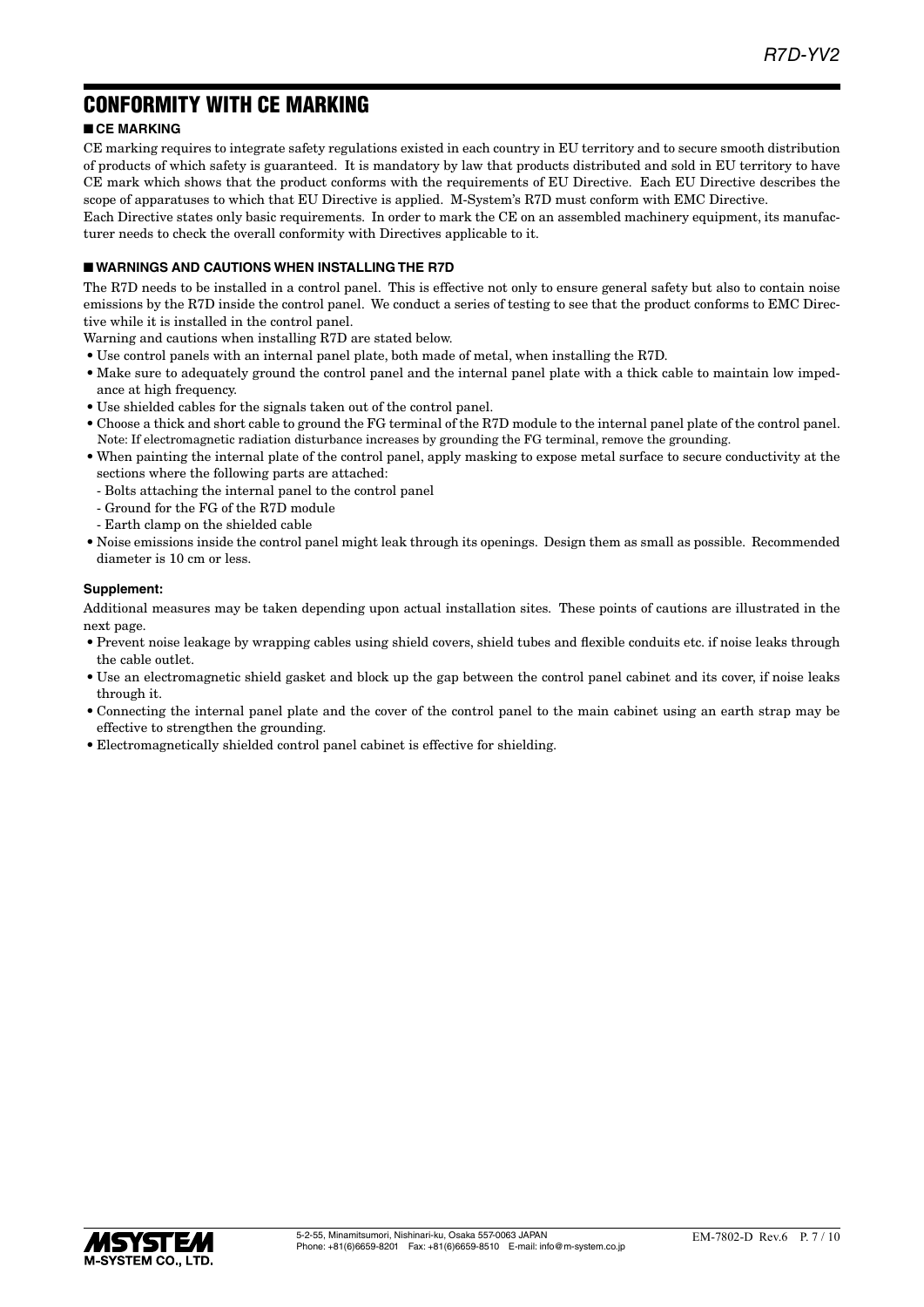**• Points of cautions applicable when installing the R7D Series**



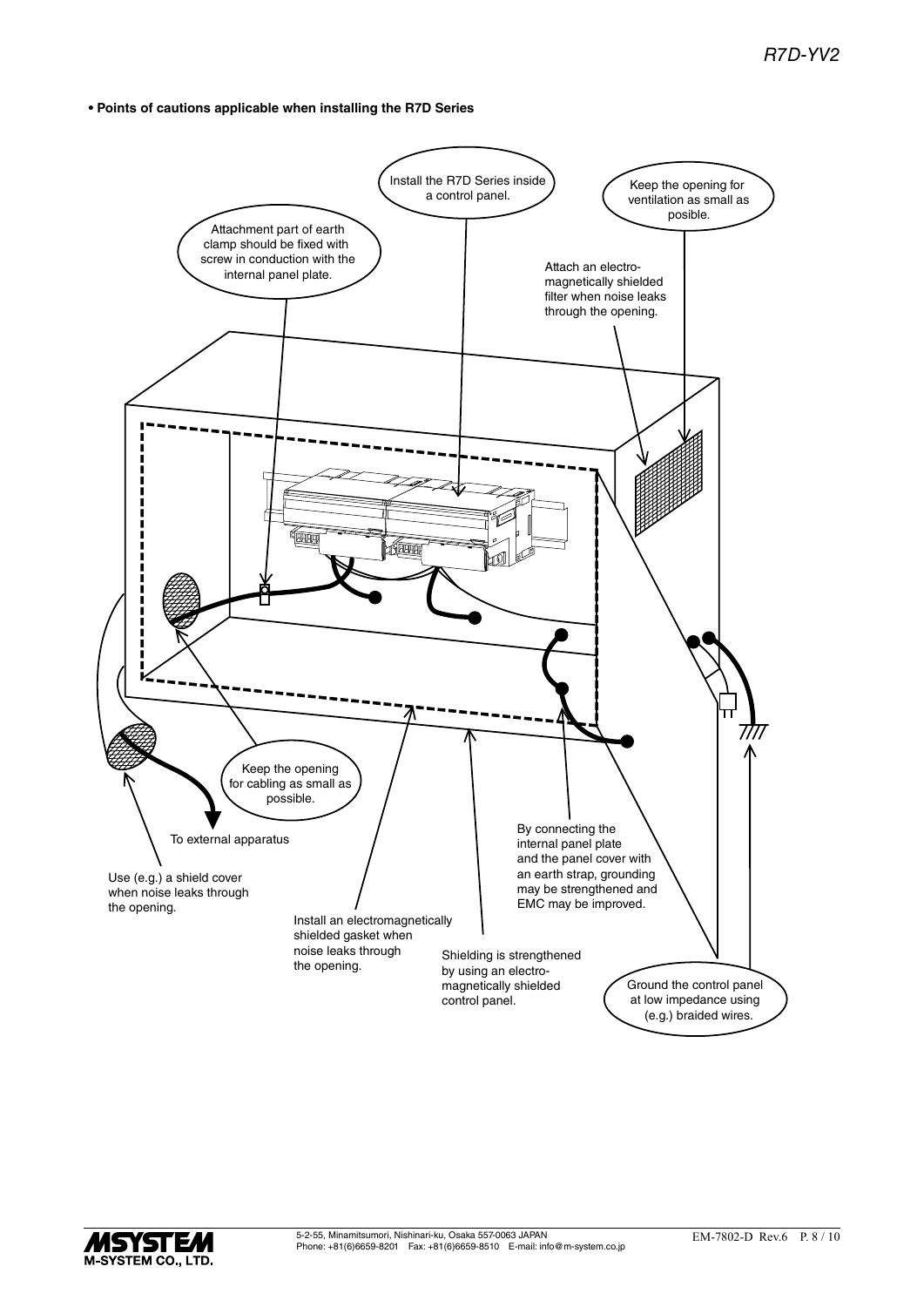#### ■ **WARNINGS AND CAUTIONS WHEN LAYING CABLES**

Signal cables connected to the R7D contain high-frequency components. Since these cables has the same effect as an antenna, they emit these high-frequency components to the external space as noise or overlaps noise from the external space on themselves.

Cables with shielding should be used for the signal line due to the above reason.

EMC conformance test is conducted in the condition that shielded cables and earth clamps are used with the R7D.

- Warning and cautions when laying cables are stated below. These points of cautions are illustrated in the next page.
- Use shielded cables for those signal cables installed out of the control panel and for thermocouple and RTD extension wires.
- All the network cables connected to R7D should be shielded.
- Use exclusively designed network cables for the DeviceNet.
- Expose the shield at a part of the cable cover, clip it with an earth clamp, and ground it to the internal panel of the control panel. A drain wire connected to the panel in a pig-tail form cannot maintain low impedance against high-frequency noise, thus grounding (noise shielding) in this form will not be effective.

#### **Supplement:**

Additional measures may be taken depending upon actual installation sites. These points of cautions are illustrated in the next page.

- Keep cables as short as possible. It prevents noise emissions from the cables and noise overlapping to the cables.
- Attach a ferrite core to reduce noise impact to the signal cables susceptible to the noise. Ferrite core can be attached close to the cable outlet of the control panel or close to the I/O terminal or connector, whichever is more effective. Also, the impact might be reduced by winding the cable around the ferrite core for extra turns or attaching multiple ferrite cores.
- Keep cables which are easily affected by noise away from those which can be a noise source.



In the following are examples of effective ways to lay cables separately:

- Keeping physical distance (farther than 20 cm from motor drive cables, farther than 10 cm for other groups).
- Dividing off by a grounded metal plate
- Grouping into separate grounded metal pipes or cable shields.

Wires on each side of a filter should not be too close to each other. Noise could ride onto the other side of cable. Extra attention needs to be paid at the following parts.

- Noise filter that is enclosed in power cables.
- Ferrite core that is attached to signal cables.
- Noise limiting circuit (surge quenching circuit, transient absorber circuit, etc.) that is enclosed in signal cables.